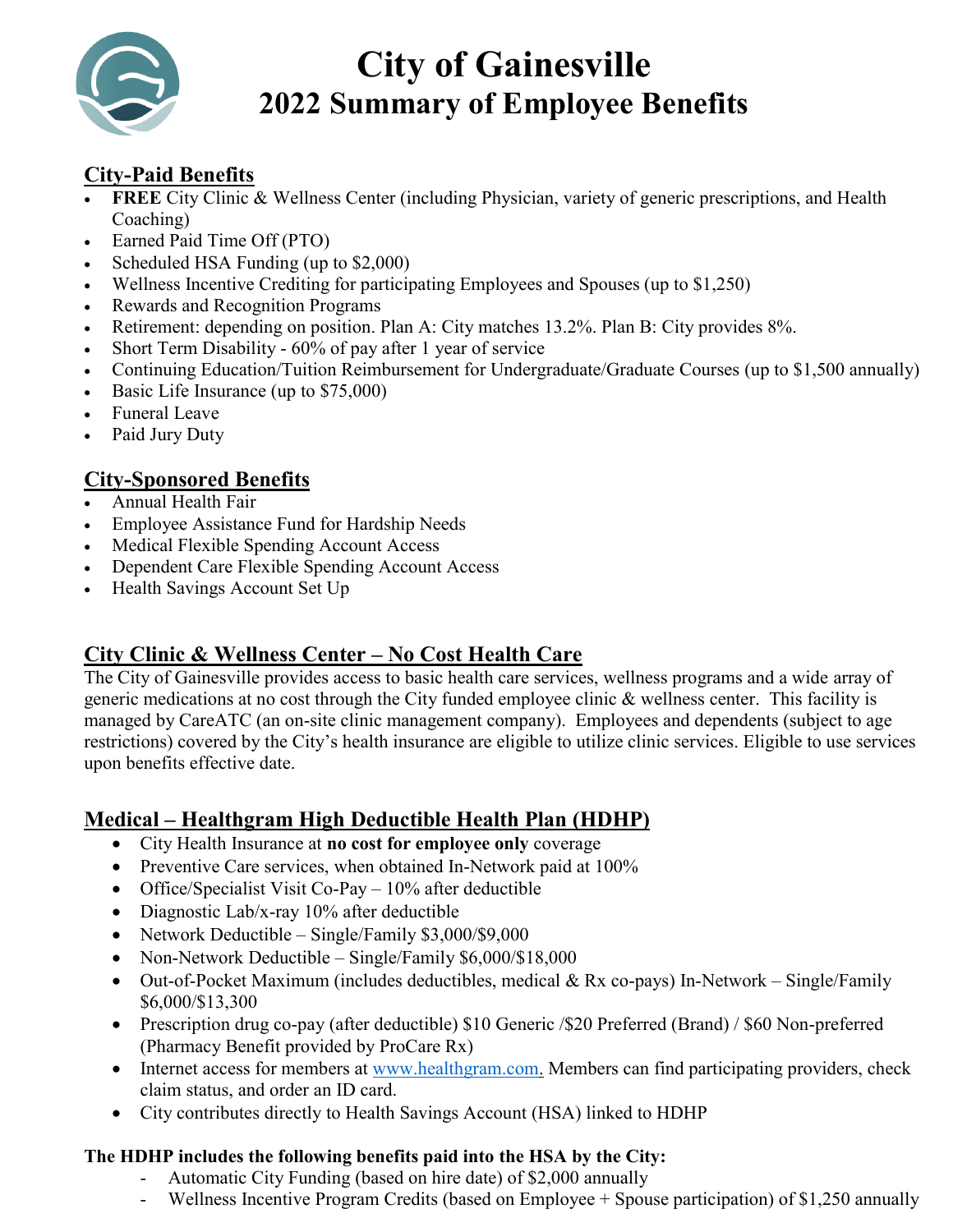#### **2022 Medical Bi-Weekly Payroll Rates**

| <b>HDHP</b>                | <b>Bi-Weekly Rates</b> |
|----------------------------|------------------------|
| <b>Employee Only</b>       | \$0.00                 |
| <b>Employee and Spouse</b> | \$131.89               |
| $Employee + 1 Child$       | \$83.55                |
| Employee & Children        | \$91.90                |
| Family                     | \$212.55               |

## **Dental Plan – Cigna**

- Low Plan \$50 annual deductible or \$100 per family
- **High Plan**  \$50 annual deductible or \$100 per family
- **Low Plan** \$1,000 annual maximum per person
- **High Plan** \$1,500 annual maximum per person

#### **2022 Dental Bi-weekly Payroll Rates**

| <b>Coverage Level</b> | <b>LOW Plan Bi-Weekly Rates</b> | <b>HIGH Plan Bi-Weekly Rates</b> |
|-----------------------|---------------------------------|----------------------------------|
| <b>Employee Only</b>  | \$13.35                         | \$26.1 <sub>1</sub>              |
| $Employee + 1$        | \$28.93                         | \$47.28                          |
| Family                | \$39.80                         | \$65.65                          |

## **Vision Plan – Cigna**

- \$10 Co-Pay for routine eye exam, when you visit a location inside the network (every 12 months)
- \$130 allowance then 20% off remaining balance towards eyeglass frames, plus a \$10 Co-Pay for the lenses (every 12 months)

#### **2022 Vision Bi-weekly Payroll Rates**

| <b>Coverage Level</b>      | <b>Bi-Weekly Rates</b> |
|----------------------------|------------------------|
| <b>Employee Only</b>       | \$2.62                 |
| <b>Employee and Spouse</b> | \$4.60                 |
| Employee and Children      | \$4.98                 |
| Family                     | \$7.63                 |

# **Group Life Insurance – OneAmerica**

Life Insurance and AD&D provided to employees at *no cost* by the City – One times salary to \$75,000 Maximum

• You may elect to purchase additional (supplemental) life insurance in \$10,000 increments up to a maximum of \$500,000 (or 5 times your salary). (Subject to Evidence of Insurability, if required, and approval from OneAmerica).

#### **2022 Supplemental Employee Life Insurance Bi-weekly Payroll Rates**

| Age          | Per \$1,000 | Age       | Per \$1,000 |
|--------------|-------------|-----------|-------------|
| Less than 25 | \$0.0282    | $50 - 54$ | \$0.1712    |
| $25 - 29$    | \$0.0282    | $55 - 59$ | \$0.2912    |
| $30 - 34$    | \$0.0318    | $60 - 64$ | \$0.4482    |
| $35 - 39$    | \$0.0420    | $65 - 69$ | \$0.8538    |
| $40 - 44$    | \$0.0692    | $70 - 74$ | \$1.6662    |
| $45 - 49$    | \$0.1020    | $75 - 99$ | \$1.6662    |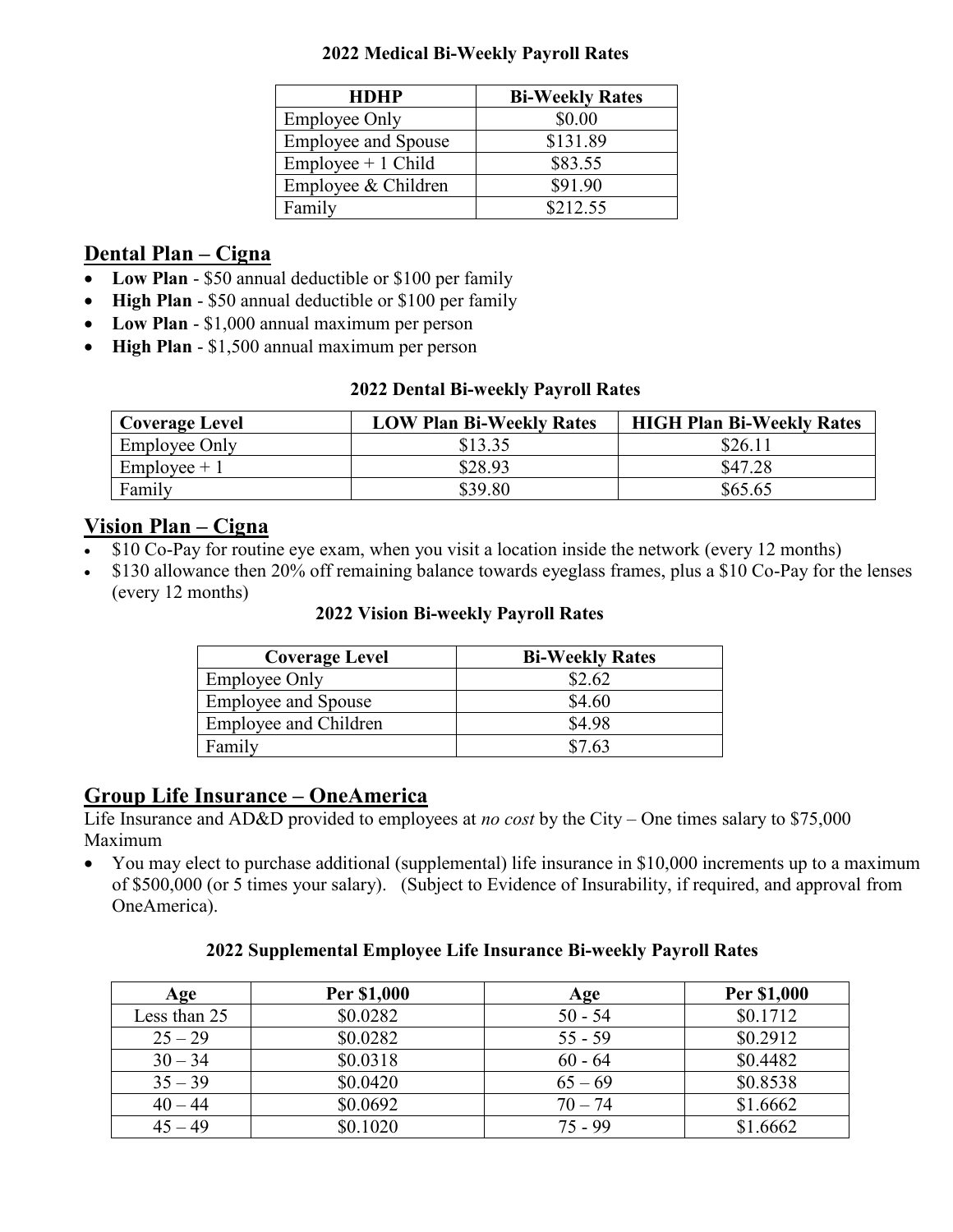• Dependent Life Insurance available on spouse and dependent children

| <b>Coverage Level</b>                   | <b>Bi-weekly Rates</b> |
|-----------------------------------------|------------------------|
| $$10,000$ Spouse and $$10,000$ Children | \$0.72                 |
| $$20,000$ Spouse and $$10,000$ Children | \$1.06                 |
| \$30,000 Spouse and \$10,000 Children   | \$1.41                 |

#### **2022 Supplemental Dependent Life Insurance Bi-weekly Payroll Rates**

## **Long-Term Disability – OneAmerica**

- 60% income replacement following 90 days of continuous disability.
- Employee funded with premiums based on age and salary at the time of coverage.

| Age       | Rate      | Age       | Rate      |
|-----------|-----------|-----------|-----------|
| $<$ 25    | \$0.00088 | $50 - 54$ | \$0.00485 |
| $25 - 29$ | \$0.00088 | $55 - 59$ | \$0.00568 |
| $30 - 34$ | \$0.00111 | $60 - 64$ | \$0.00623 |
| $35 - 39$ | \$0.00143 | $65 - 69$ | \$0.00623 |
| $40 - 44$ | \$0.00254 | $70 - 74$ | \$0.00623 |
| $45 - 49$ | \$0.00351 | $75 - 99$ | \$0.00623 |

#### **2022 LTD Bi-Weekly Payroll Rates Per 60% of Monthly Earnings of Salary**

#### **Pension Plans**

Depending on the position assigned, you will participate in either Plan A or Plan B.

- **Plan A** Position based Defined Benefit Plan. Employee contributes 13.2% of wages to this plan in lieu of Social Security participation. *City provides 13.2% funding of the plan in addition to employee contributions.*
- **Plan B** Defined Benefit Plan through GMA. Benefit based on years of service and average earnings; Plan coordinates with SS; *100% City-funded*.

## **Deferred Compensation Plan (457b) – Nationwide Retirement Solutions**

- 457 Deferred Compensation Plan offered with a variety of fixed, equity, foreign, and balanced fund investment options.
- Plan Representative is licensed, non-commissioned professional who offers on-site educational counseling.
- Quarterly statements provided 24/7 access to your personal account at **[www.nrsforu.com](http://www.nrsforu.com/)**

#### **Employee Assistance Program**

- No-Cost, confidential counseling for employees and immediate family members offered through Northeast Georgia Medical Center and OneAmerica.
- For assistance call Northeast Georgia Medical Center at 770-219-3161 or OneAmerica at 1-800-533-5318.